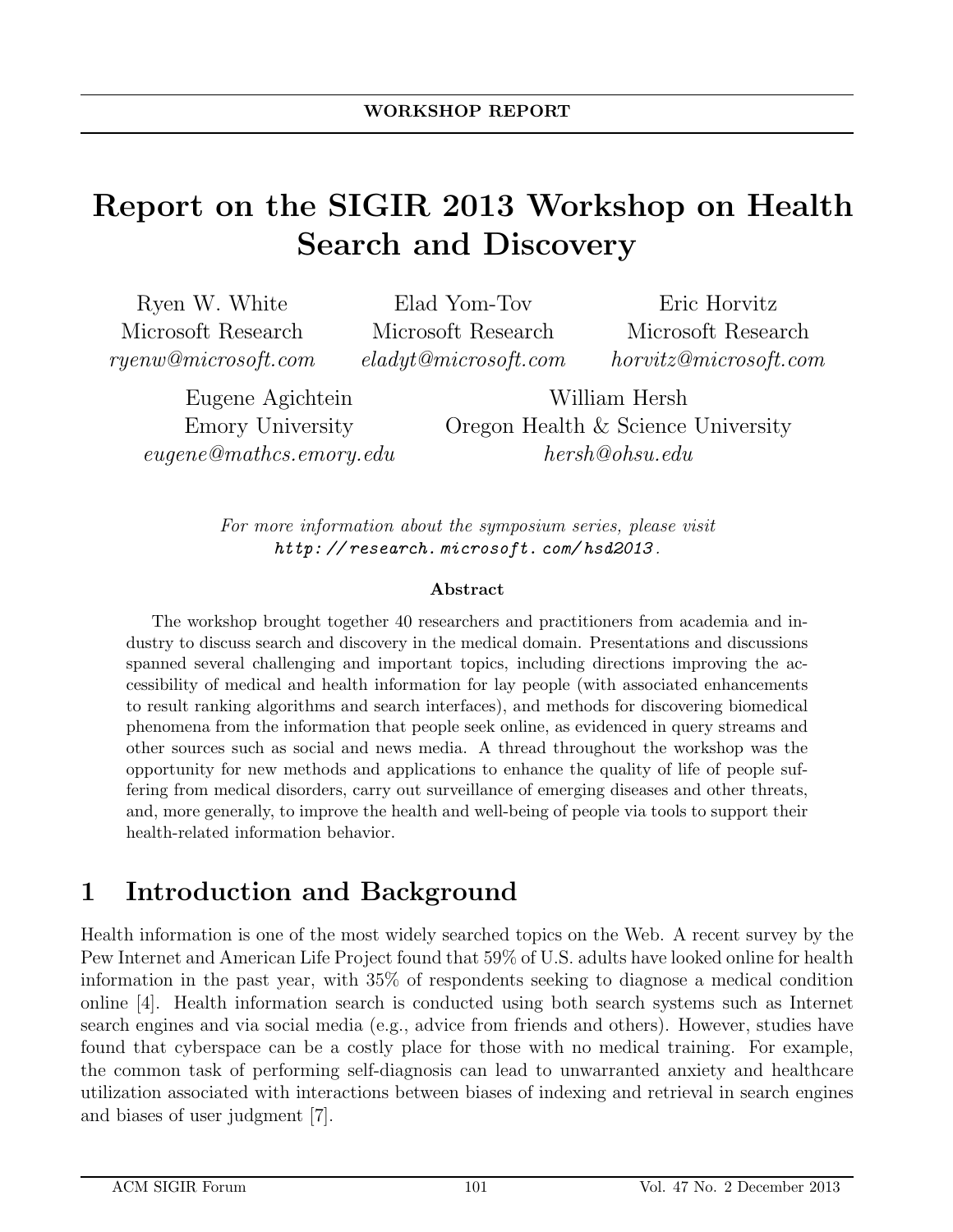Such challenges frame current and future research on enhancing information retrieval (IR) methods at both the infrastructure and user-facing levels. Directions include translating both consumer queries and technical terminology, personalizing retrieved content by considering searchers' domain knowledge, and identifying reliable information during ranking and crawling [6]. This domain also presents unprecedented opportunities to develop applications capable of monitoring and improving the quality of life of people affected by a variety of medical conditions via tools to support their health-oriented information behavior. Mining aspects of that behavior (e.g., queries and social media interactions) with consent in the aggregate across many users can assist in medical discoveries  $[8]$  and enhance public health monitoring  $[1, 2, 5]$ . The monitoring and use of health-related online behavior also highlights important tradeoffs between user/patient privacy and benefit to those people and wider society, which we believe need to be explored and understood in greater detail.

This workshop, held in conjunction with the annual ACM Special Interest Group on Information Retrieval (SIGIR) conference in Dublin, Ireland in August 2013, brought together researchers from a variety of disciplines with interest in health search and discovery. The goal in organizing the workshop in conjunction with the annual SIGIR meeting was to stimulate interest within SIGIR on health search and discovery and to capitalize on the expertise of members of the SIGIR community on such challenges as retrieval, personalization, expertise modeling, search interface design, data mining, and privacy preservation, all of which are critical to enabling advances this health search and discovery.

### 2 The Workshop

The one-day workshop comprised a range of activities including keynotes, oral presentations, posters, and an introductory ice breaker, and an associated workshop-wide discussion. In the remainder of this section we summarize each of the workshop activities in turn.

#### 2.1 Keynotes

We had the privilege of hearing from two outstanding keynote speakers: Prof. John Brownstein from Harvard University and HealthMap.org, and Prof. Justin Zobel from the University of Melbourne.

John Brownstein, Harvard University and HealthMap.org: In his keynote, entitled "Digital Disease Detection," Prof. Brownstein presented research on how online activity from sources such as social media and Web searching could assist in public health monitoring. He argued that there is value in the fusion and visualization of diverse electronic resources (online epidemic intelligence, social networks, and mobile technology) for rapid identification and dissemination of epidemiological data. Prof. Brownstein described ongoing work on HealthMap.org, which employs data mining techniques to extract information from these sources and summarize them for consumption by the general public and partners such as the Centers for Disease Control and Prevention and the Food and Drug Administration. He discussed a number of case study applications–primarily involving infectious diseases such as influenza A (H1N1) [1]–demonstrating where the methods have performed well, and how mining big data offers outstanding opportunities for global infectious disease surveillance. Moving beyond the passive mining of social media and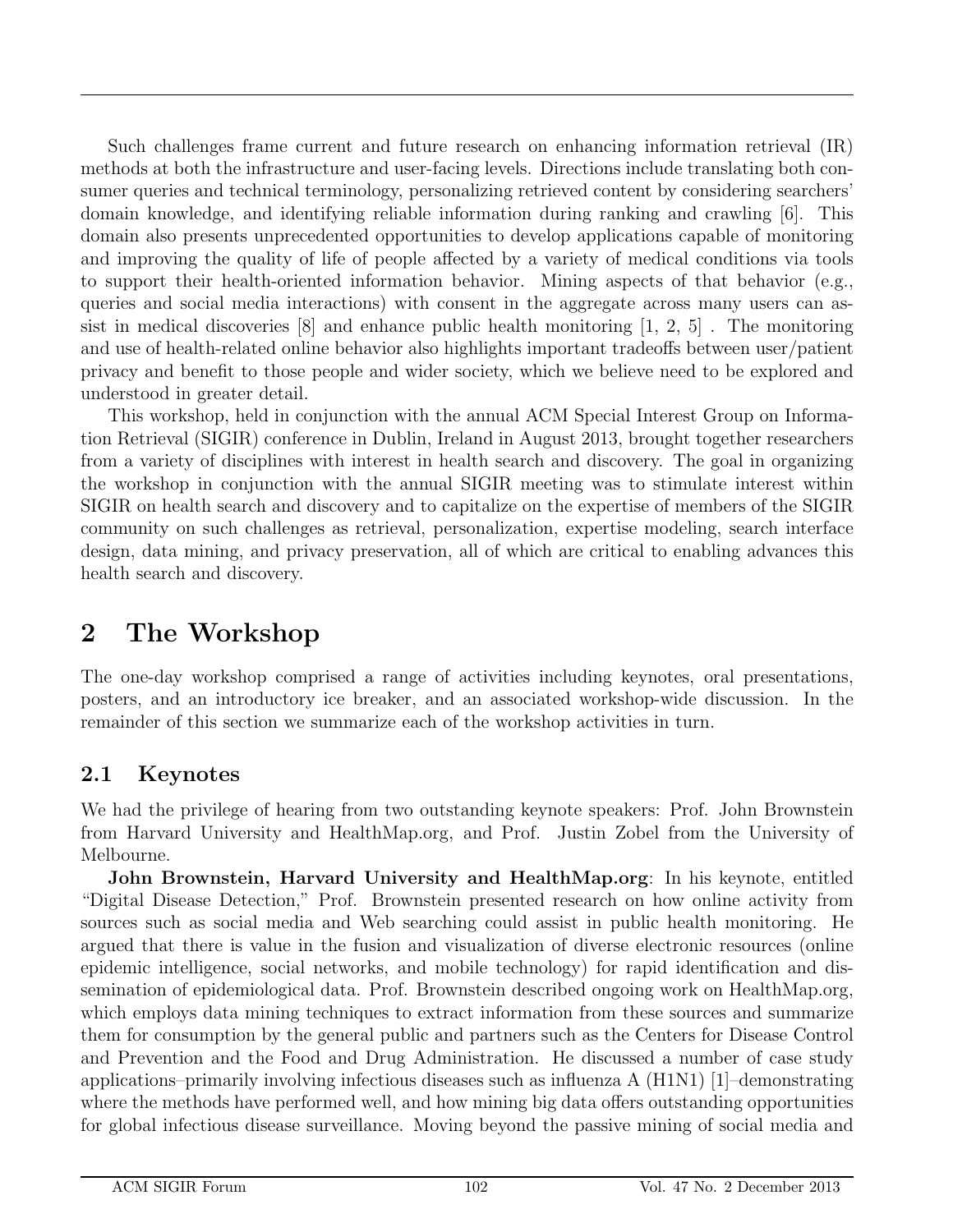other data sources for evidence of disease outbreaks, he discussed "participatory epidemiology" where people can communicate disease information directly at time of interest using mobile applications (e.g., via tweets or text messages sent to the service) or through regular health surveys pushed to consumers. He suggested that Internet-based collaborative systems (where the public is actively involved) can play an important complementary role (to passively mining other data sources) in gathering information quickly and improving coverage and accessibility. This may also result in higher quality data for surveillance purposes that is currently attainable via other means such as mining search queries [2]. Prof. Brownstein described other projects outside the realm of infectious disease monitoring including estimating abortion rates using search engine traffic (studying the distribution of queries for "abortion" at different geographic locations), examining how searchers react to government legislation (e.g., cigarette tax increases), understanding how obesity can be tracked via social media using interest in television as a proxy for obesity level, and monitoring rumors regarding vaccines. The attempts to tap the power of digital tools covered in the keynote demonstrate important steps in improving health systems as well as engaging the public as participants in the public health process.

Justin Zobel, University of Melbourne: In his keynote entitled "Transformative Technologies in Computational Health," Professor Zobel presented insights on the roles of computation, connectedness, and crowdsourcing in enabling transformative new technologies. He focused on two examples of situations where transformative technologies are augmenting or complementing current practices: the diagnosis of infection, and creation of the systematic reviews that are intended to represent authoritative medical knowledge. Based on these examples, Prof. Zobel argued that dramatic, disruptive changes can be an unanticipated outcome of research that had very different initial goals. He presented insights into how research in computational health and biomedicine can be shaped by such advances. Prof. Zobel highlighted several unfulfilled promises of biomedicine and computation, including the use of genetic sequencing as a primary tool in healthcare, and pointed to issues with current data collection and analysis methods, including lack of clear confirmation that the data will help to answer interesting questions, insufficient exploration of parameter settings, and uninformed use of tools designed for other problems. He highlighted some technologydriven changes to clinical practice (e.g., outbreaks mapped as they occur and not in retrospect, medical decisions supported by automated knowledge) some of which are being realized, and asked critical questions such as how to reconcile the insights of the biomedical and computational communities. Prof. Zobel discussed several important challenges associated with making progress in this area, including communication difficulties between biomedical researchers and computer scientists arising in differences in goals and practices, as well as differences in expectations regarding data, technology, and definitions of quality results in the two communities.

#### 2.2 Talks

Five of the submitted papers were selected for oral presentation at the workshop. Each paper was given a 20-minute speaking slot, including time for questions. Papers were grouped together in a single paper session, immediately preceding lunch. The following five papers were selected for presentation:

• Learning Attribution Labels for Disorder Mentions in Online Health Forums. Rimma Pivovarov presented research by her colleagues at Columbia University on developing a supervised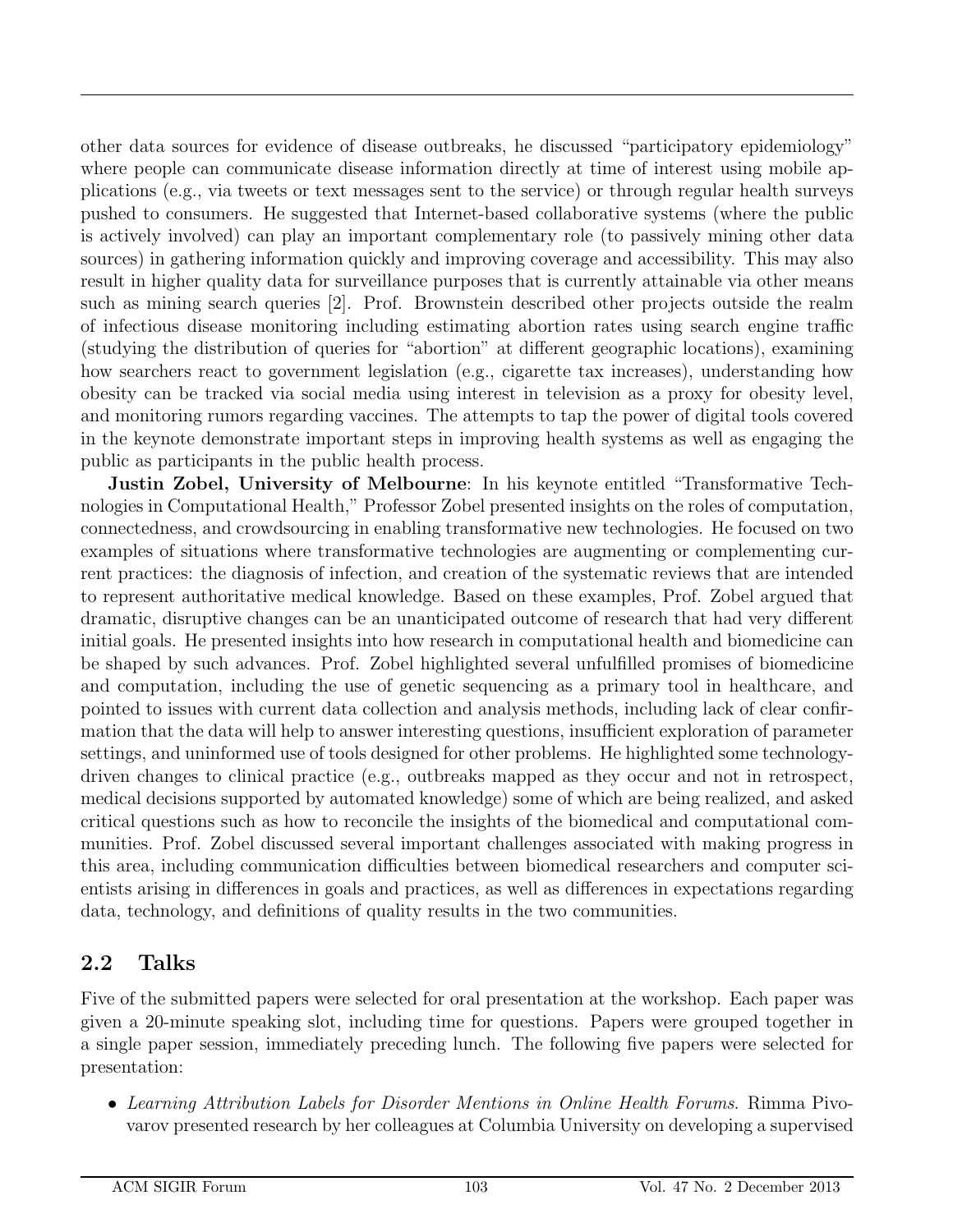method to learn whether a disorder mentioned in a health forum post can be attributed to its author or whether it is in reference to another person. This has the potential to enhance tasks such as adverse drug event detection and more generally association rule discovery over health forums. The authors first classified disorder mentions (including side effects, symptoms, and findings) in two subtasks: general vs. specific, and personal vs. someone else. The authors found that support vector machine (SVM) classifiers augmented with word clusters from unlabeled data and with lexico-syntactic features significantly outperformed a bag-of-words SVM baseline. The system's performance indicates attribution can be uncovered from health forum data and is sufficiently accurate to be leveraged for further analysis.

- Health Trust: A PhD Dissertation on the Retrieval of Trustworthy Health Social Media. Luis Fernandez-Luque presented research on finding trustworthy social media content. He described some of the challenges that need to be addressed to facilitate the retrieval of trustworthy health information from social media sources. For example, misleading and harmful content, such as promoting anorexia as lifestyle or macabre amputations, is often very popular hindering the visibility of high quality online resources. Luis also outlined some next steps, including the integration of trustworthiness features into ranking algorithms and the development of a Web portal for deployment and evaluation of these methods broadly.
- Assisted Query Formulation for Multimodal Medical Case-based Retrieval. André Mourão presented a medical retrieval system that supports semantic multimodal queries for medical case-based search (medical.novasearch.org). The system combines a powerful framework based on state-of-the-art image and text processing algorithms with a simple yet powerful multimodal search interface to provide a valuable tool to retrieve medical data. The authors also propose a new data-fusion technique, which they called inverted squared rank, to better deal with the combination of ranked lists from various heterogeneous systems. Studies of system performance with healthcare professionals are pending.
- Towards Discovery-Oriented Patient Similarity Search. Haggai Roitman presented research on the patient similarity task, where the goal is to find patients similar along some dimensions with a given patient. This has utility in a range of applications, including helping professionals diagnose a condition by finding others who may have been afflicted with it. The authors propose a solution implemented using a novel query language for semi-structured entity-relationship data using the IBM MedICS system. The system allows the similarity challenge to be reduced to a patient discovery problem that can be efficiently implemented. Extensions to their approach include the use of combinations of data visualization, data summarization, and provenance techniques.
- Why Is It Difficult to Detect Outbreaks in Twitter? Nattiya Kanhabua presented research on the challenges of gathering epidemic intelligence (EI) through social media and provided guidance for related research. Event-based EI frameworks leverage social media data to provide public health officials with the tools to identify salient information, namely, disease outbreak events. The challenges of building systems that are capable of doing this include: (1) dynamic classification to enable message filtering, (2) signal generation producing reliable warnings based on observed term frequency changes in the filtered messages, and (3)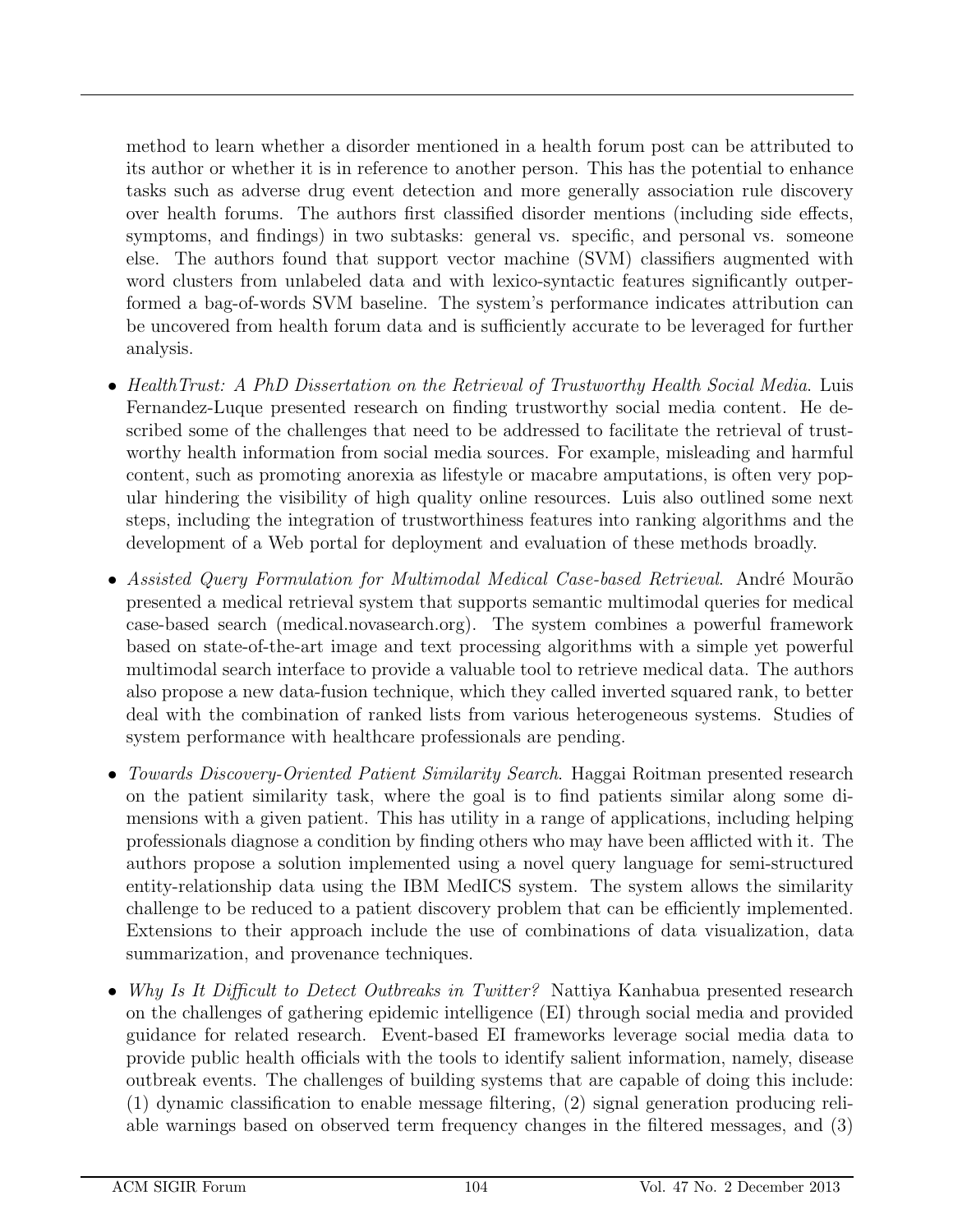providing search and recommendation functionalities to domain experts, for better assessment of the potential outbreak threats associated with the generated signals. The authors outline possible approaches to solve these important challenges as well as discussing areas where further research is required.

The papers that accompany the presentations are in the proceedings, available on the workshop website.

### 2.3 Posters

Nine of the submitted papers were selected for presentation during an interactive poster session that was held during the afternoon of the workshop. Authors had the opportunity to present their work and engage directly in discussions with other participants. Each of the posters is briefly summarized below.

- A Tool for Monitoring and Analyzing HealthCare Tweets describes a platform to help governments or healthcare providers monitor health tweets on social media in different regions.
- Test Collections for Medical Information Retrieval Evaluation describes the development of two benchmarks for medical IR evaluation, one targeting medical professionals and another to evaluate patient search in context.
- Khresmoi Professional: Multilingual Semantic Search for Medical Professionals describes two systems to support medical search by general practitioners and consultant radiologists using semantic, multilingual text, and image-based (including 2D and 3D radiology images) search.
- Query Expansion using open Web-based SKOS Vocabularies describes a query expansion method for improving medical search that exploits term labels and semantic relationships in vocabularies such as the simple knowledge organization system (SKOS).
- Systems for Improving Electronic Health Record Note Comprehension describes a biomedical natural language processing system called NoteAid (clinicalnotesaid.org) which translates medical jargon into consumer-oriented language, assisting patients in understanding their health records.
- Towards a Gold Standard for the Evaluation of Health Recommender Systems describes methods to evaluate recommender systems for the medical domain in a controlled study, including the construction of a test collection for case-related recommendations.
- Towards Intelligent and Socially Oriented Query Recommendation for Electronic Health Records Retrieval describes an electronic health records (EHR) search engine, EHR-SE, comprising a query recommendation service to improve search results and a social search feature enabling the sharing of EHR search knowledge among medical professionals.
- Clinical Information Retrieval with Split-layer Language Models describes a split-layer language model that embeds linguistic layers from existing natural language processing systems in retrieving medical documents.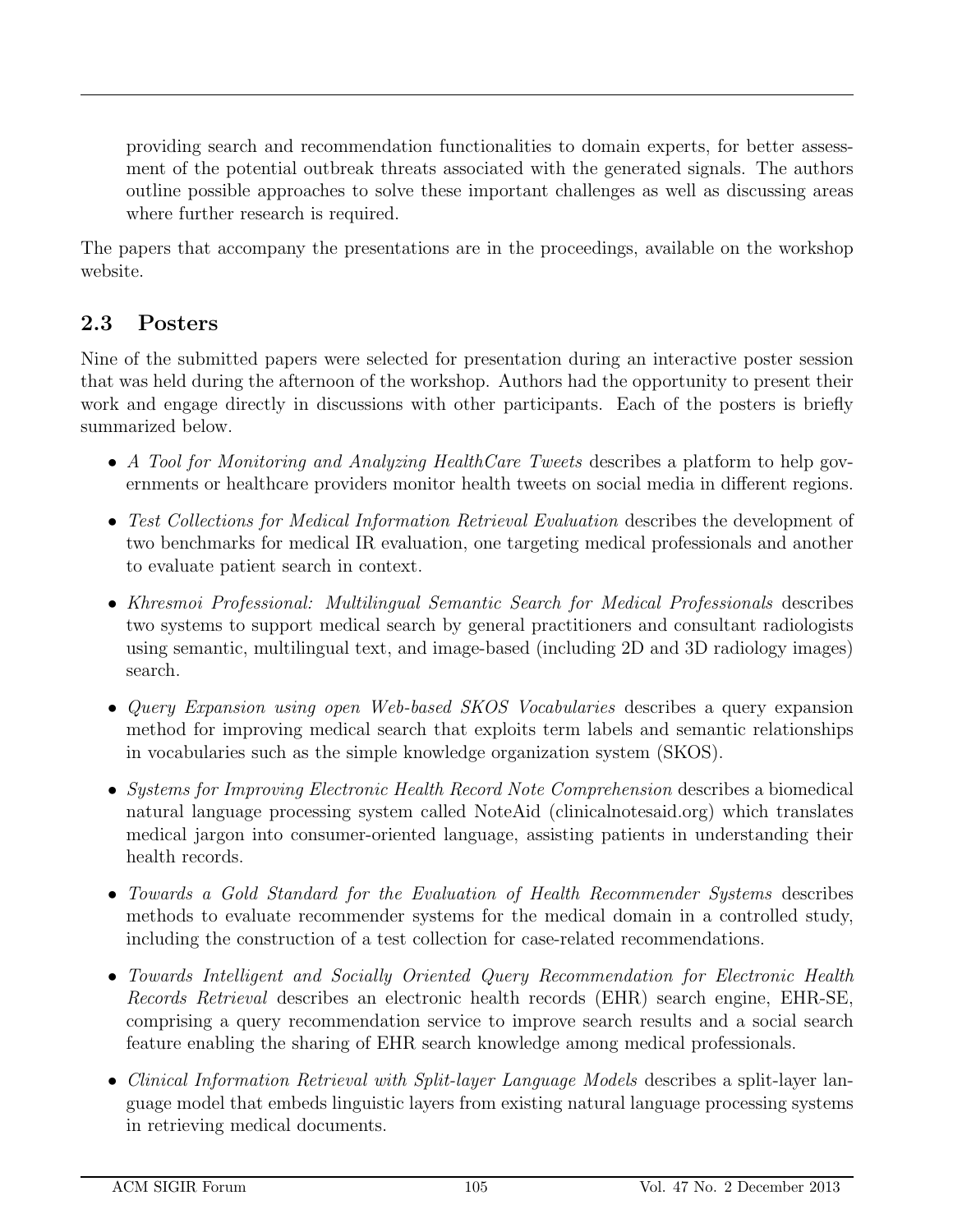• Extracting Adverse Drug Reactions from Forum Posts and Linking them to Drugs describes methods for extracting adverse drug reactions (ADRs) from forum posts and linking extracted ADRs to the drugs that users claim are responsible for them. Short papers on research presented in the proceedings available on the workshop website.

#### 2.4 Ice Breaker and Discussion

Following the first keynote, we conducted a group ice-breaker activity to encourage people to reflect and to engage one another around key opportunities and challenges in health search and discovery that were important to them or topics they believed should be important for the community. People were encouraged to target opportunities where IR technology or expertise could be particularly useful. Once they had collected their thoughts, they were encouraged to write them on sticky notes and attach them to the wall of the workshop room. Participants were encouraged to read each other's notes, cluster them if appropriate, and to introduce themselves to the person standing next to them. Following completion of the ice breaker, the workshop organizers reviewed the sticky notes and identified the following themes that emerged as important to workshop participants:

- Improving and understanding the reliability of online medical content (including rumors, validating medical claims made in social and the news media, understanding and mitigating the effects of bad and harmful content);
- Predictive analytics and knowledge discovery (including enhanced epidemiology and drug safety, and discovering new associations between symptoms, conditions, and treatments);
- Combining multiple sources of evidence, including clinical data such as EHR and other reports, social media, news media, blogs, search log data, and medical literature;
- Handling the vocabulary mismatch between consumers and health professionals (including finding appropriate synonyms for medical/consumer terminology and offering assistance to patients in understanding medical terminology);
- Protecting user privacy, especially when sensitive data sources such as EHR are used;
- Developing tools to support self-diagnosis and comparisons of different treatment options by the public, with appropriate disclaimers and connections to professional medical care as needed;
- Building test collections for medical IR, with important real-world use cases and topics, large volumes of rich and diverse data, and adequate quantities of human judgments;
- Enhanced peer support (including tools to search social media, build scalable and selfsustaining social networks to support collaborative care, and find similar patients);
- Personalization of medical search and analysis services via user/patient profiling, and;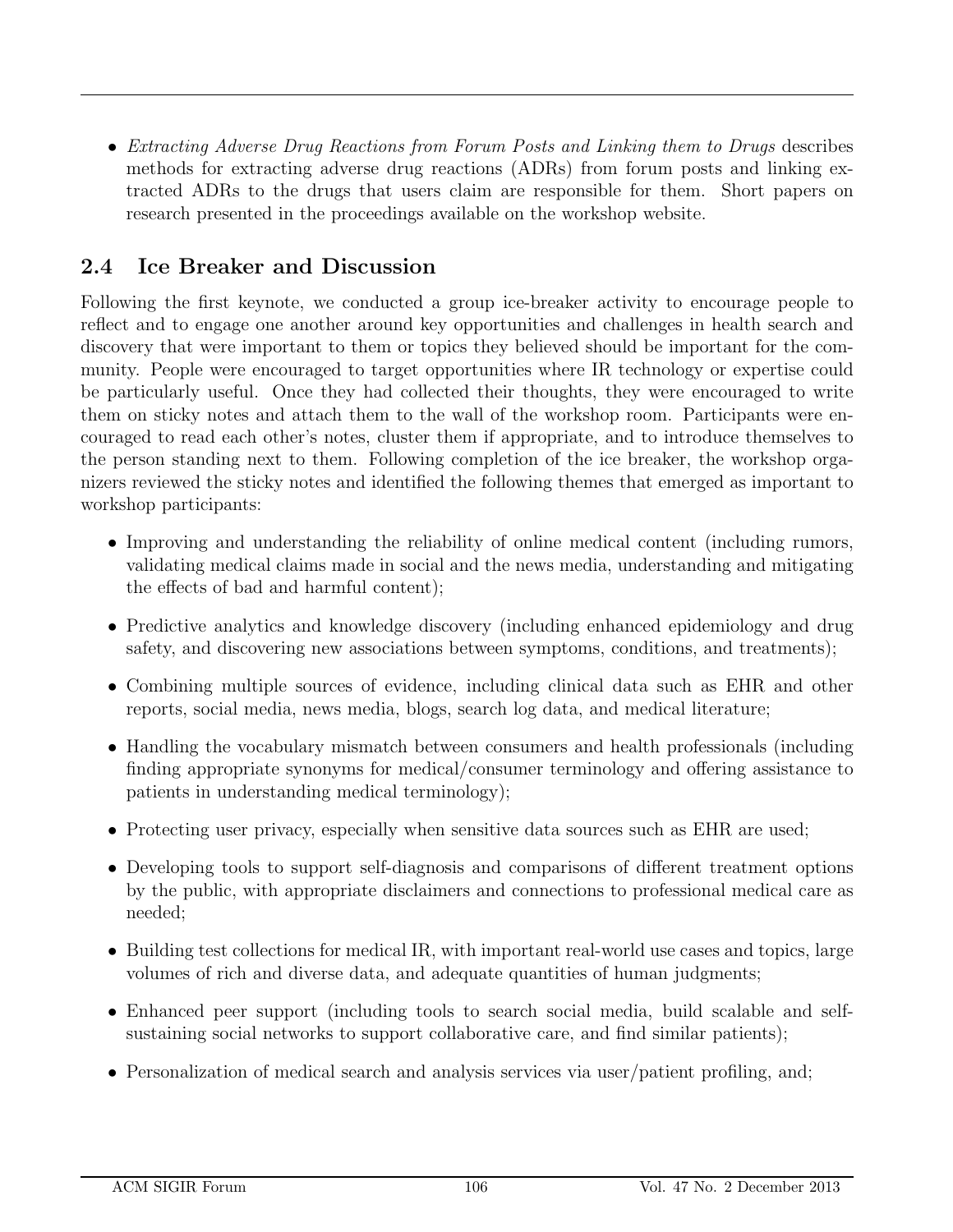• Developing support to help patients find medical professionals, not just based on distance to the current location, but by using other criteria (e.g., finding the best physician to treat some disease, reputation system for physicians).

These highlight the important directions that our participants believed the IR community needs to take in this area. This also seeded a workshop-wide discussion later in the day, where participants talked about a number of these issues in greater detail, relating them to their personal experience and expanding on points where appropriate. As part of the discussion, the possibility of followup events such as other workshops at alternative venues such as the annual symposium of the American Medical Informatics Association (AMIA) was raised, as was the possibility of organizing a journal special issue on this topic. The discussion also touched on the possible value and means for organizing a standing working group on health search and discovery, perhaps hosted within the AMIA community. We will explore the available options and update the research community about our progress.

### 3 Concluding Remarks

Overall, the workshop was an enjoyable and engaging event and the feedback that we received from participants was positive. We thank our participants for investing time and energy in the workshop and for contributing so much to its success, as well as SIGIR (and the workshop chairs Arjen and Vincent) for giving us the opportunity to hold this event in conjunction with the conference this year. Health search and discovery emphasizes the important role that technology can and will play in areas such as public health and medicine. Since multiple challenges in this area rely on efficient access to reliable content the IR community should be at the forefront of such advances. We look forward to seeing more health-related research at SIGIR and other IR conferences, as well as more IR-related research at venues such as AMIA or other ACM venues such as SIGCHI, SIGKDD, and WSDM. We foresee numerous future developments in this area, including new approaches for detecting and monitoring diseases, supporting self-diagnosis and triage, and identifying adverse drug reactions. We envisage closer collaborations between researchers and other stakeholders in the medicine, medical informatics, and IR communities. We also hope that forthcoming research results will inform and support clinical practice, and realize benefits for health-conscious consumers, patients, and society.

### References

- [1] J. S. Brownstein, C. C. Freifeld, and L. C. Madoff. Influenza a (h1n1) virus, 2009 online monitoring. New England Journal of Medicine, 360(21):2156–2156, 2009. PMID: 19423868.
- [2] D. Butler. When google got flu wrong.  $Nature$ ,  $494(7436)$ : 155–156, Feb 2013.
- [3] M. De Choudhury, S. Counts, and E. Horvitz. Predicting postpartum changes in emotion and behavior via social media. In *Proceedings of the SIGCHI Conference on Human Factors in* Computing Systems, CHI '13, pages 3267–3276, New York, NY, USA, 2013. ACM.